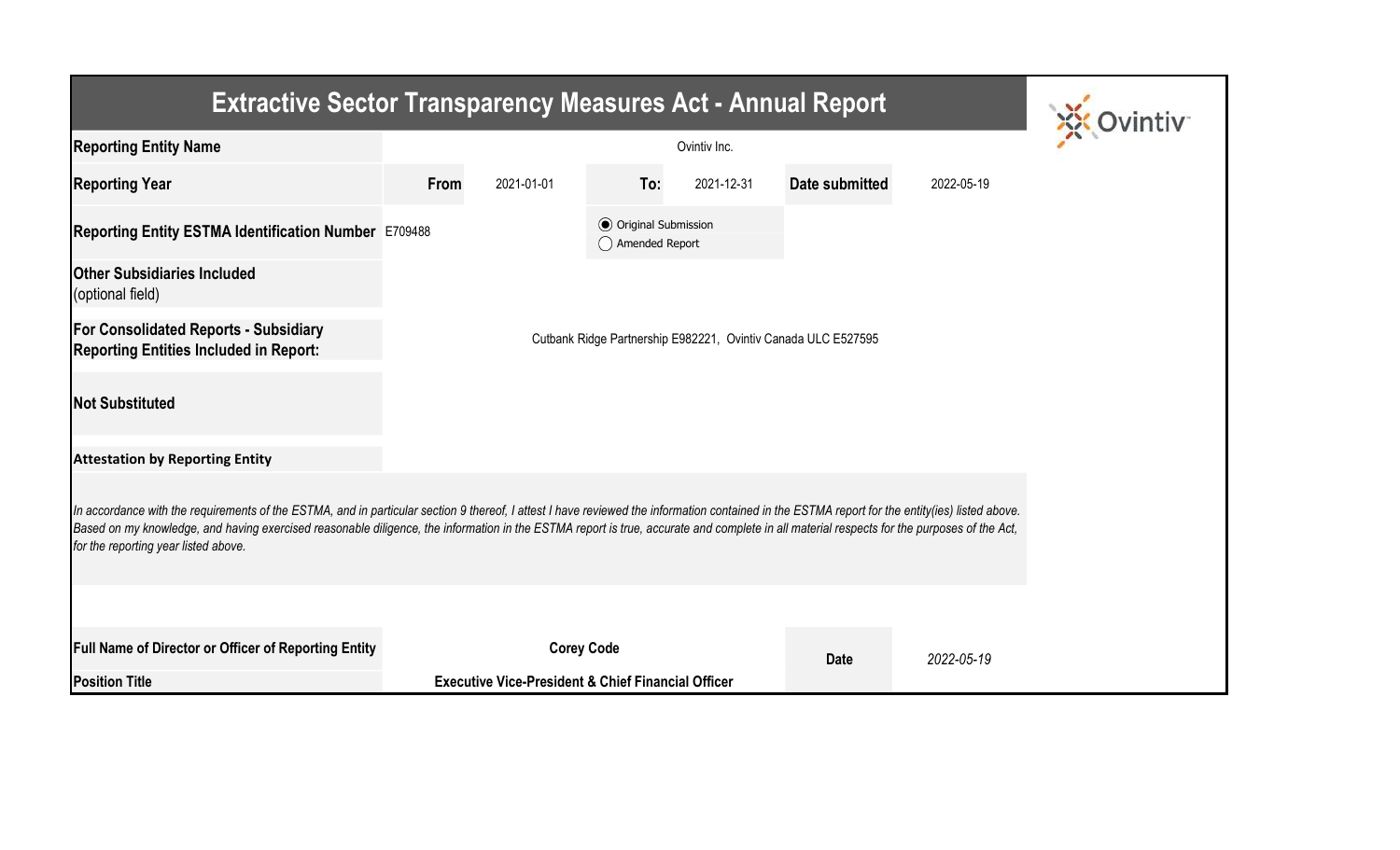| Extractive Sector Transparency Measures Act - Annual Report   |                                                                                                                                                                                                                                 |                                                                        |                        |                  |            |                                |                |                  |                                               |                                      |                                                                                                                                                                                                                                                                                                                                                                                                                                 |
|---------------------------------------------------------------|---------------------------------------------------------------------------------------------------------------------------------------------------------------------------------------------------------------------------------|------------------------------------------------------------------------|------------------------|------------------|------------|--------------------------------|----------------|------------------|-----------------------------------------------|--------------------------------------|---------------------------------------------------------------------------------------------------------------------------------------------------------------------------------------------------------------------------------------------------------------------------------------------------------------------------------------------------------------------------------------------------------------------------------|
| <b>Reporting Year</b>                                         | From:                                                                                                                                                                                                                           | 2021-01-01                                                             | To:                    | 2021-12-31       |            |                                |                |                  |                                               |                                      |                                                                                                                                                                                                                                                                                                                                                                                                                                 |
| <b>Reporting Entity Name</b>                                  |                                                                                                                                                                                                                                 | Ovintiv Inc.                                                           |                        |                  |            | Currency of the Report USD     |                |                  |                                               |                                      |                                                                                                                                                                                                                                                                                                                                                                                                                                 |
| <b>Reporting Entity ESTMA</b><br><b>Identification Number</b> |                                                                                                                                                                                                                                 | E709488                                                                |                        |                  |            |                                |                |                  |                                               |                                      |                                                                                                                                                                                                                                                                                                                                                                                                                                 |
| <b>Subsidiary Reporting Entities (if</b><br>necessary)        |                                                                                                                                                                                                                                 | Cutbank Ridge Partnership E982221, Ovintiv Canada ULC E527595          |                        |                  |            |                                |                |                  |                                               |                                      |                                                                                                                                                                                                                                                                                                                                                                                                                                 |
|                                                               |                                                                                                                                                                                                                                 |                                                                        |                        |                  |            |                                |                |                  |                                               |                                      |                                                                                                                                                                                                                                                                                                                                                                                                                                 |
|                                                               | <b>Payments by Payee</b>                                                                                                                                                                                                        |                                                                        |                        |                  |            |                                |                |                  |                                               |                                      |                                                                                                                                                                                                                                                                                                                                                                                                                                 |
| Country                                                       | Payee Name                                                                                                                                                                                                                      | Departments, Agency, etc within<br><b>Payee that Received Payments</b> | Taxes                  | <b>Royalties</b> | Fees       | <b>Production Entitlements</b> | <b>Bonuses</b> | <b>Dividends</b> | Infrastructure<br><b>Improvement Payments</b> | <b>Total Amount paid to</b><br>Payee | <b>Notes</b>                                                                                                                                                                                                                                                                                                                                                                                                                    |
| Canada                                                        | Province of British Columbia                                                                                                                                                                                                    |                                                                        | 3,630,000              | 90.100.000       | 12,430,000 |                                |                |                  | 870,000                                       | 107.030.000                          | BC Hydro, British Columbia Safety Authority, BC Transportation Financing Authority, Minister of Finance Province of BC, Ministry of Forests, Lands, Natural Resource<br>Operations and Rural Development, Ministry of Transportation and Infrastructure of BC                                                                                                                                                                   |
| Canada                                                        | Province of Alberta                                                                                                                                                                                                             |                                                                        |                        | 71,950,000       | 4,240,000  |                                |                |                  |                                               |                                      | 1) Alberta Boilers Safety Association, Alberta Energy Regulator, Alberta Petroleum Marketing Commission, Government of Alberta, Province of Alberta<br>76,190,000 2) Royalties include in-kind payments of \$366,000 made to the Alberta Petroleum Marketing Commission and are valued using the prevailing commodity prices at the time of<br>transfer                                                                         |
| Canada                                                        | County of Grande Prairie                                                                                                                                                                                                        |                                                                        | 8,170,000              |                  | 370,000    |                                |                |                  |                                               | 8,540,000                            |                                                                                                                                                                                                                                                                                                                                                                                                                                 |
| Canada                                                        | Northern Rockies Regional Municipality                                                                                                                                                                                          |                                                                        | 1,560,000              | $\sim$           |            |                                |                |                  |                                               | 1,560,000                            |                                                                                                                                                                                                                                                                                                                                                                                                                                 |
| Canada                                                        | Tsuut'ina Nation                                                                                                                                                                                                                |                                                                        | - 11                   | 520,000          | 870,000    |                                |                |                  |                                               |                                      | 1.390.000 Receiver General for Canada                                                                                                                                                                                                                                                                                                                                                                                           |
| Canada                                                        | Municipal District of Greenview                                                                                                                                                                                                 |                                                                        | 1.360.000              | $\sim$           |            |                                |                |                  |                                               | 1.360.000                            |                                                                                                                                                                                                                                                                                                                                                                                                                                 |
| Canada                                                        | Canada Nova Scotia Offshore Petroleum Board                                                                                                                                                                                     |                                                                        |                        | n a b            | 720,000    |                                |                |                  |                                               | 720,000                              |                                                                                                                                                                                                                                                                                                                                                                                                                                 |
| Canada                                                        | Siksika Nation                                                                                                                                                                                                                  |                                                                        | 340,000                | <b>Section</b>   | $\sim$     |                                |                |                  | <b>College</b>                                | 340,000                              |                                                                                                                                                                                                                                                                                                                                                                                                                                 |
| Canada                                                        | Horse Lake First Nation                                                                                                                                                                                                         |                                                                        |                        | 270,000          |            |                                |                |                  |                                               |                                      | 270,000 Receiver General for Canada                                                                                                                                                                                                                                                                                                                                                                                             |
| Canada                                                        | Federal Government of Canada                                                                                                                                                                                                    |                                                                        | $\sim$                 | $\sim$           | 120,000    |                                |                |                  | $\sim$                                        |                                      | 120,000 Receiver General for Canada, Canadian Nuclear Saftey Commission, Indian Oil & Gas Commission                                                                                                                                                                                                                                                                                                                            |
| Canada                                                        | <b>Vulcan County</b>                                                                                                                                                                                                            |                                                                        | 90,000                 |                  |            |                                |                |                  |                                               | 90,000                               |                                                                                                                                                                                                                                                                                                                                                                                                                                 |
| United States of America                                      | State of Texas                                                                                                                                                                                                                  |                                                                        | 150,360,000            | 5,050,000        | 400,000    |                                |                |                  |                                               | 155,810,000                          | Railroad Commission of Texas, Texas Commission on Environmental Quality, Texas General Land Office, Texas Comptroller of Public Accounts, The Board of Regents of<br>the University of Texas System, University Lands, The University of Texas System                                                                                                                                                                           |
| United States of America                                      | State of Oklahoma                                                                                                                                                                                                               |                                                                        | 131,980,000            | 5,330,000        | 290,000    |                                |                |                  | $\sim$                                        |                                      | Oklahoma Tax Commission, Oklahoma Department of Environmental Quality Air Quality Division, Oklahoma Water Resources Board Planning & Management Division,<br>137,600,000 State of Oklahoma, Oklahoma Corporation Commission, University of Oklahoma - Board of Regents, University of Central Oklahoma, University of Oklahoma, Oklahoma<br>Secretary of State                                                                 |
| United States of America                                      | State of North Dakota                                                                                                                                                                                                           |                                                                        | 58,500,000             | 12.650.000       | 100,000    |                                |                |                  |                                               |                                      | North Dakota State Land Department, State of North Dakota, North Dakota Office of State Tax Commissioner, Mayville State University Foundation, North Dakota<br>71,250,000 Department of Emergency Services, North Dakota Department of Environmental Quality, North Dakota Department of Trust Lands, North Dakota Industrial Commission Oil<br>and Gas Division, University of North Dakota Alumni Association and Foundation |
| United States of America                                      | Government of the United States of America                                                                                                                                                                                      |                                                                        | $\sim$                 | 57,030,000       | 2,670,000  |                                |                |                  | $\sim$                                        | 59,700,000                           | Bureau of Indian Affairs, Bureau of Land Management, Bureau of Reclamation, Internal Revenue Service U.S. Treasury, Office of Natural Resources Revenue, Federal<br>Aviation Administration, Federal National Mortgage Association                                                                                                                                                                                              |
| United States of America                                      | Ute Indian Tribe                                                                                                                                                                                                                |                                                                        | 7,150,000              | 26,910,000       | 290,000    |                                |                |                  | <b>College</b>                                |                                      | 34,350,000 Ute Distribution Corporation, Ute Indian Tribe                                                                                                                                                                                                                                                                                                                                                                       |
| United States of America                                      | State of Utah                                                                                                                                                                                                                   |                                                                        | 6,580,000              | 3,430,000        |            |                                |                |                  |                                               |                                      | 10,010,000 State of Utah School and Institutional Trust Lands Administration, Utah State Tax Commission, Utah Division of Forestry, Fire and State Lands, University of Utah<br>Development Office, Utah Department of Transporta                                                                                                                                                                                               |
| United States of America                                      | Karnes County                                                                                                                                                                                                                   |                                                                        | 6,460,000              | $\sim$           | $\sim$     |                                |                |                  | $\sim$                                        |                                      | 6,460,000 Karnes County Tax Office, Karnes City Independent School District                                                                                                                                                                                                                                                                                                                                                     |
| United States of America                                      | Cheyenne-Arapahoe Tribes of Oklahoma                                                                                                                                                                                            |                                                                        | 6.330.000              |                  |            |                                |                |                  |                                               | 6.330.000                            |                                                                                                                                                                                                                                                                                                                                                                                                                                 |
| United States of America                                      | Midland County                                                                                                                                                                                                                  |                                                                        | 5,770,000              |                  |            |                                |                |                  |                                               |                                      | 5,770,000 Midland Central Appraisal District                                                                                                                                                                                                                                                                                                                                                                                    |
| United States of America                                      | Martin County                                                                                                                                                                                                                   |                                                                        | 5.130.000              |                  |            |                                |                |                  |                                               |                                      | 5,130,000 Martin County Appraisal District, Martin County Tax Assessor                                                                                                                                                                                                                                                                                                                                                          |
| United States of America                                      | Duchesne County                                                                                                                                                                                                                 |                                                                        | 3.650.000              |                  |            |                                |                |                  |                                               |                                      | 3,650,000 Duchesne County Assessor, Duchesne County Treasurer                                                                                                                                                                                                                                                                                                                                                                   |
| <b>United States of America</b><br>United States of America   | <b>Upton County</b><br><b>Howard County</b>                                                                                                                                                                                     |                                                                        | 2,890,000<br>2,300,000 | $\sim$           |            |                                |                |                  | <b>Section</b>                                |                                      | 2,890,000 Upton County Appraisal District<br>2,300,000 Howard County Tax Assessor Collector, Howard County Tax Office                                                                                                                                                                                                                                                                                                           |
| United States of America                                      | Dawson County                                                                                                                                                                                                                   |                                                                        | 1,640,000              | $\sim$           |            |                                |                |                  |                                               |                                      | 1,640,000 Dawson County Central Appraisal District                                                                                                                                                                                                                                                                                                                                                                              |
| United States of America                                      | Kingfisher County                                                                                                                                                                                                               |                                                                        | 90,000                 | 750,000          | 170,000    |                                |                |                  |                                               |                                      | 1,010,000 Independent School District No 3 of Kingfisher County, Independent School District 56 of Kingfisher County, Kingfisher County, Kingfisher County Clerk, Kingfisher County<br>Treasurer, Kingfisher County Floodplain Administer                                                                                                                                                                                       |
| United States of America                                      | Glasscock County                                                                                                                                                                                                                |                                                                        | 970,000                |                  |            |                                |                |                  |                                               |                                      | 970,000 Glasscock County Tax Assessor Collector                                                                                                                                                                                                                                                                                                                                                                                 |
| United States of America                                      | Uintah County                                                                                                                                                                                                                   |                                                                        | 810,000                | $\sim$           |            |                                |                |                  |                                               |                                      | 810,000 Uintah County Treasurer                                                                                                                                                                                                                                                                                                                                                                                                 |
| United States of America                                      | State of Montana                                                                                                                                                                                                                |                                                                        | 610,000                |                  |            |                                |                |                  |                                               |                                      | 610,000 State of Montana Department of Revenue                                                                                                                                                                                                                                                                                                                                                                                  |
| United States of America                                      | McKenzie County                                                                                                                                                                                                                 |                                                                        | - 11                   | 500,000          |            |                                |                |                  | <b>College</b>                                |                                      | 500,000 McKenzie County Public School District No 1, McKenzie County                                                                                                                                                                                                                                                                                                                                                            |
| United States of America                                      | Shoshone and Arapaho Tribes                                                                                                                                                                                                     |                                                                        | 490,000                | $\sim$           |            |                                |                |                  |                                               | 490,000                              |                                                                                                                                                                                                                                                                                                                                                                                                                                 |
| United States of America                                      | <b>Fremont County</b>                                                                                                                                                                                                           |                                                                        | 470,000                | $\sim$           |            |                                |                |                  | $\sim$                                        |                                      | 470,000 Fremont County Treasurer                                                                                                                                                                                                                                                                                                                                                                                                |
| United States of America                                      | State of Wyoming                                                                                                                                                                                                                |                                                                        | 400,000                | <b>A</b>         |            |                                |                |                  | <b>College</b>                                |                                      | 400,000 State of Wyoming, Wyoming Oil & Gas Conservation Commission, Wyoming Department of Revenue and Taxation                                                                                                                                                                                                                                                                                                                 |
| United States of America                                      | State of Delaware                                                                                                                                                                                                               |                                                                        | 240,000                | $\sim$ $\sim$    | $\sim$     |                                |                |                  | <b>College</b>                                |                                      | 240,000 Delaware Secretary of State, Delaware Division of Corporations                                                                                                                                                                                                                                                                                                                                                          |
| United States of America                                      | City of Watford City                                                                                                                                                                                                            |                                                                        | <b>College</b>         | 130,000          |            |                                |                |                  | $\sim$                                        |                                      | 130,000 City of Watford City, Watford City Housing Authority                                                                                                                                                                                                                                                                                                                                                                    |
|                                                               |                                                                                                                                                                                                                                 |                                                                        |                        |                  |            |                                |                |                  |                                               |                                      |                                                                                                                                                                                                                                                                                                                                                                                                                                 |
| <b>Additional Notes:</b>                                      | -Payments are disclosed in U.S. dollars. Payments in Canada were converted using a weighted average exchange rate during the period. The weighted average exchange of these rates for the reporting period were CAD/USD \$0.798 |                                                                        |                        |                  |            |                                |                |                  |                                               |                                      |                                                                                                                                                                                                                                                                                                                                                                                                                                 |